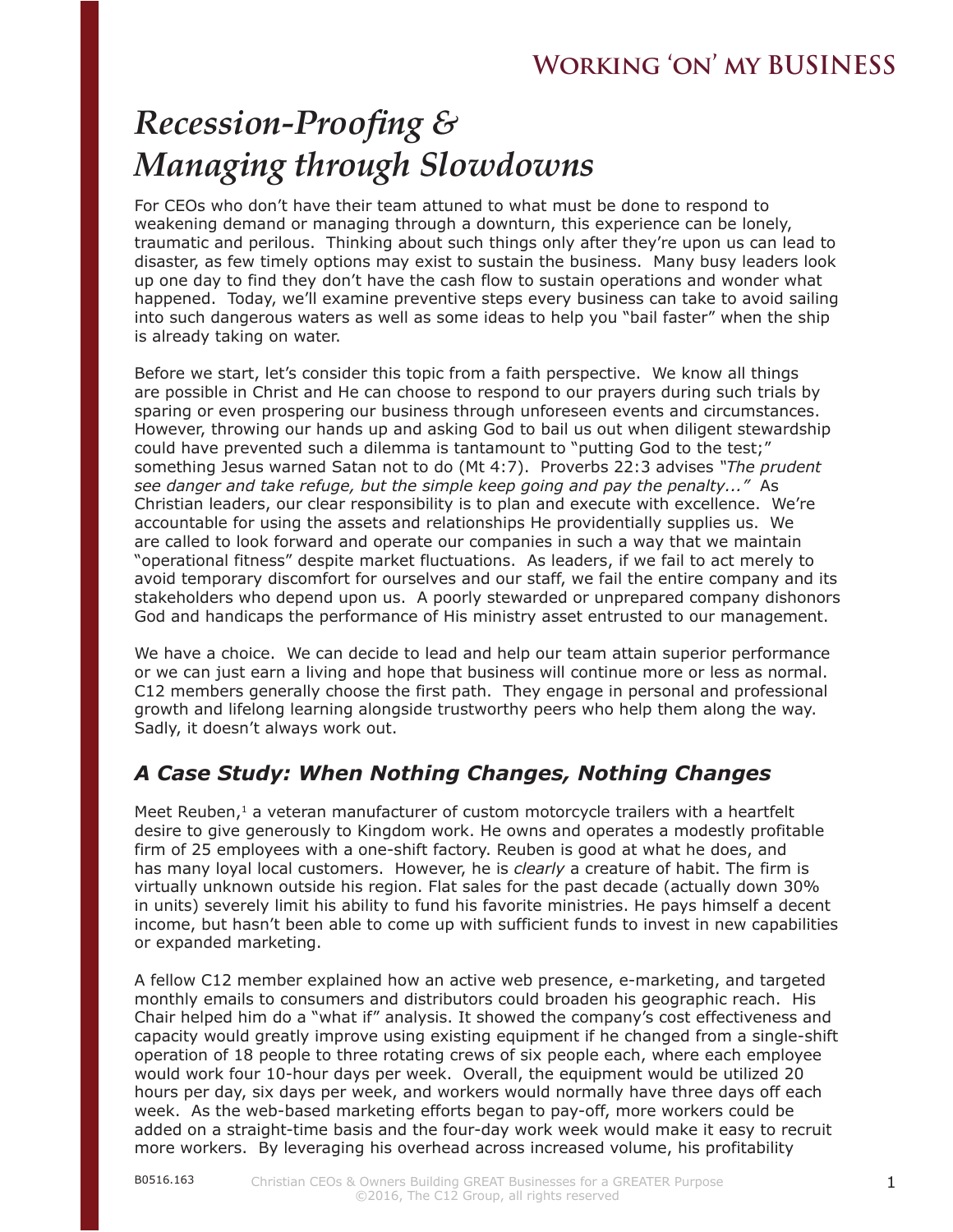would sharply increase. Better yet, customers would be thrilled because his shop would operate 120 hours per week, not 40, effectively cutting rush order times by two-thirds. Incredibly, the financial model showed that an expected doubling of revenue over the first two years (from \$4 mil to \$8 mil), combined with the more cost-effective factory schedule, would quadruple operating profits while requiring a modest 20% increase in total operating capital. Overall, his annual return on assets would soar from its current 8% level to 40%!

It seemed too good to be true! With this additional profitability, Reuben could generously fund his favorite ministries, hire a like-minded understudy with marketing skills who might eventually succeed him, and begin investing in "next generation" products and processes. Sounds like an open and shut case, no? Unfortunately, several day-to-day operating routines would need to change to accomplish the new, improved vision. New customers, new employees, new factory shifts, web-based order communication, a new right-hand man… the thought overwhelmed Reuben.

Consequently, it *never* happened. The comfort of doing business the same old way, and the prospect of "cashing in" by selling-off the land, building, and assets within a few years was "good enough." After deciding that he really didn't want to build a thriving business, Reuben decided that he couldn't afford to continue as a C12 member either, since it took a day each month and he was *so* busy! (Or was there some other unspoken reason?)

Your team depends on you for their future healthy growth — financially, in career terms, and in ministry for those the business serves. You can do it if you take advantage of your God-given opportunities each year to define "the ideal" and make plans with your team to steadily close the gap! As Vince Lombardi said, *"The quality of a person's life is in direct proportion to their commitment to excellence regardless of their chosen field of endeavor."* 

How about you? How can you relate to Reuben? How have you demonstrated leading with vision, and the necessary action to carry it out?

#### *Defining the Ideal & Driving Toward It*

Imagine having the opportunity and skills to step away from your company's current problems, strategic limitations, and constraints. Using a "clean sheet of paper," you begin defining your ideal company from scratch. This company is the one *you wish you led* — highly profitable, the lowest cost and best quality supplier in its market; a debtfree innovator, with great teamwork and solid cash reserves ready to exploit strategic opportunities. Such a company would *surely* weather any storm that doesn't take the entire industry down, and would essentially be recession-proof. Wouldn't that be nice?! But is it realistic? After all, isn't it true most companies operate close to the edge, with few surviving more than a decade?2

The surprising answer is while *most* companies do spend much of their existence operating close to the edge  $-$  through indifference more than intentional strategy  $$ many others have learned the secret to maintaining operational fitness in *all* economic conditions. These leadership firms keenly realize the extraordinarily high cost of losing the economic keys to the business. This is ample incentive to adopt on-going discipline aimed at maintaining positive cash flow and strategic strength, even in circumstances in which competitors struggle. They constantly compare themselves to the perfect clean sheet-of-paper firm, and are determined to make annual strides to close the gap between their *current* condition and what they know to be possible. They have few untouchable "sacred cows"3 in their business model.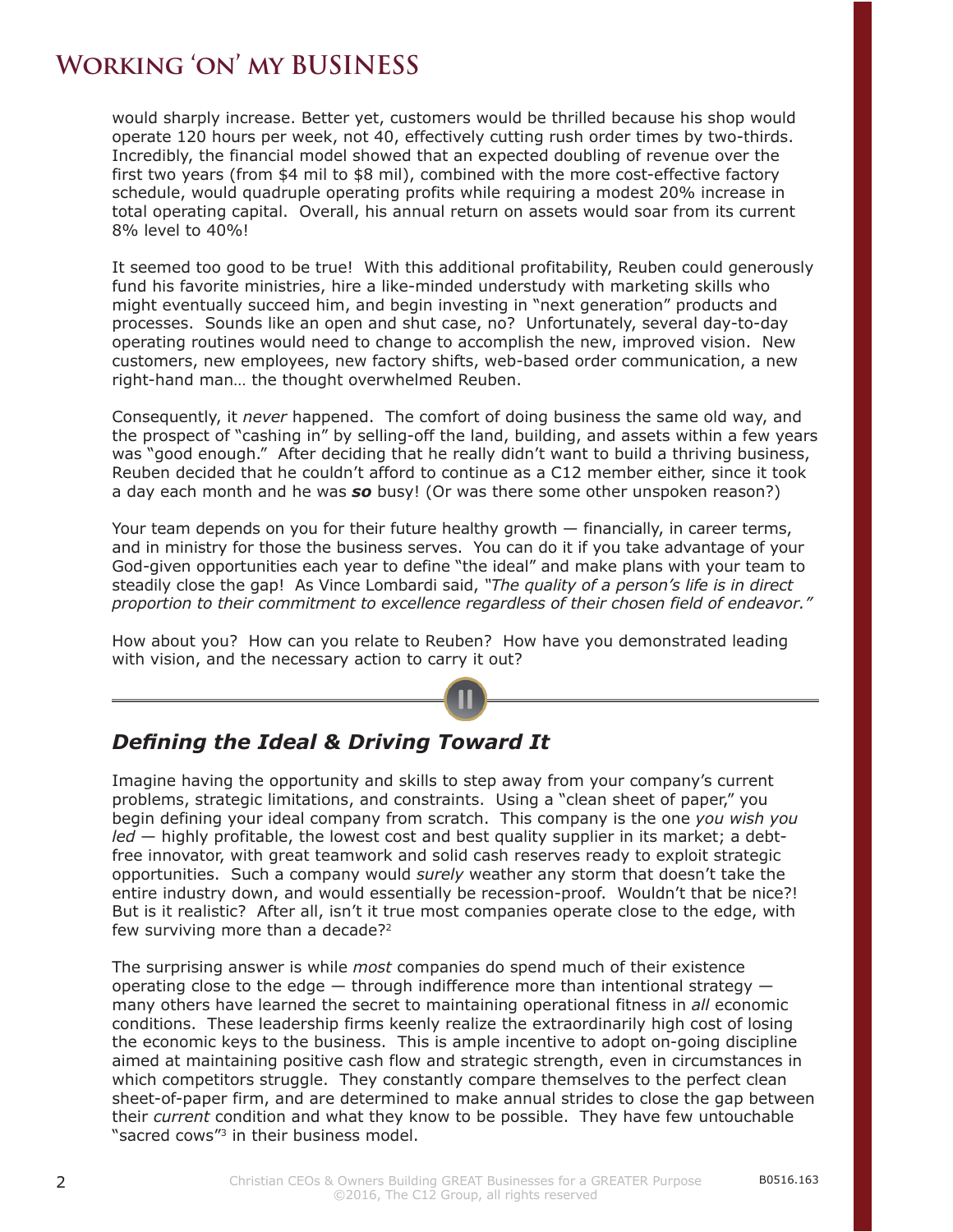Diligent in good times and bad, these firms gain long-term advantage by (1) resisting the temptation to squander cash during boom cycles and (2) remain healthy and focused in tough times. They capitalize on such challenging situations by motivating their team to drive further improvements in their "standard" operating model. They plan strategic initiatives in advance and fund them by driving continuous improvement while keeping their "powder" (i.e., cash reserves) dry. Unlike firms that borrow to pursue short-term opportunities, they're able to pick up incremental market share at bargain prices when weaker competitors strain to stay solvent.

How do they achieve such focus and discipline? Fundamentally, they understand the *numbers that drive their business* far better than their competitors. They even have specific improvement plans and targets that link directly to staff performance metrics and compensation. Looking a bit deeper, such leadership firms...

- **Begin with a commitment to performance leadership** by objectively understanding what "robust good health" and exceptional performance look like in their field. They:
	- benchmark performance against their industry's best to see how they're doing in terms of topline growth, margins, asset management, and overall return on investment.4
	- set targets, delegate responsibility, establish accountability, and plot a course to move *forward* to close any gaps versus top quartile performance in any key area.

*"Measuring Above Average" — C12 Blue Ridge member, Duane Gentry, shares how benchmarking tools can help you measure success.*

- *Engage their staff annually in a serious debate over what's possible* to improve the fundamental performance drivers and metrics in the business. Led by the CEO, they:
	- challenge each other to improve in each area as a way to fund a *war chest* for incremental growth, innovation, debt pay-down, ministry initiatives, etc.
	- challenge all overhead and fixed cost elements in an attempt to drive down their breakeven point.
	- openly list and reevaluate their current operating practices, meetings, reports, and discretionary spending to identify old habits that have outlived their usefulness and identify wasteful areas that do not add value. This process of "confronting the brutal facts" includes looking at unprofitable product lines and customers to determine how to fix or shed them. In this process, the team properly evaluates the *contribution margin* and *gross margin return on investment* of each offering to make wise bottom-line decisions.5
	- use "what if" modeling to determine the beneficial impact of various operating changes (e.g., reducing material prices 2%, improving labor productivity 5%, cutting overtime and warranty costs in half, cutting inventory or lead-times by 20%, etc.).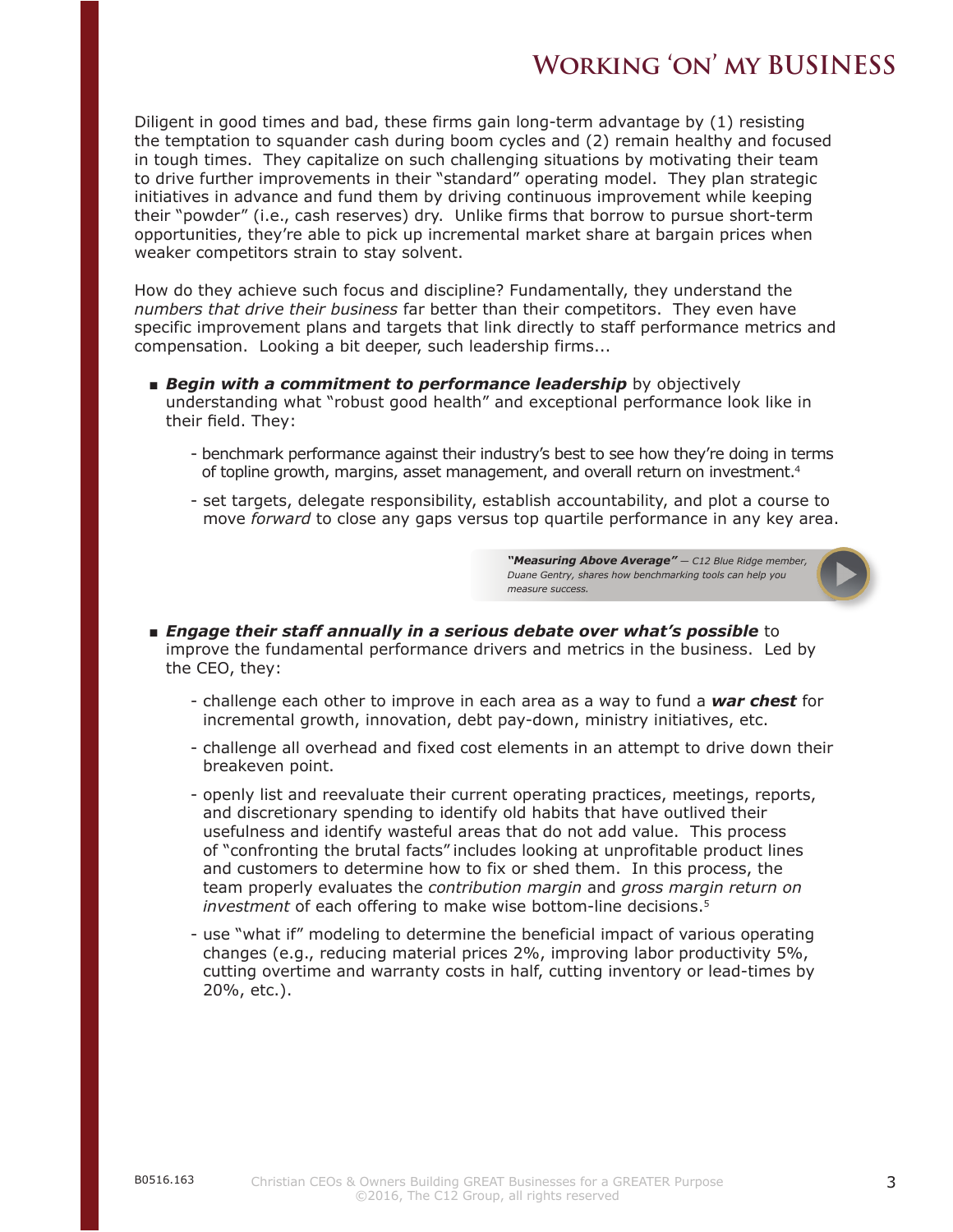- *Actively compare alternative economic/competitive scenarios*, which could make the year more challenging or prosperous. They:
	- consider the capacity, cost, service, staffing, cash, and strategic consequences of potential best and worst-case scenarios. The most disciplined operating companies tend to build their Base Plan around very modest economic/volume/ price assumptions and fairly challenging cost inflation assumptions (i.e., materials, insurance/benefits, rents, utilities, etc.) while still targeting improved operating performance. This forces their staff to deeply engage in driving cost reductions and better working capital management (i.e., receivables, payables, inventories).
	- define predetermined actions or countermeasures to take, if one of the alternative scenarios unfolds during the year. In a down year, for example, this means that predetermined cost/capacity/staffing cuts will go into effect more quickly, thereby protecting the financial stability of the company. Sometimes known as "triggering the B budget," such discipline pays significant dividends over time!
- *Analyze detailed P&L, balance sheet, and cash flow statements* **by the middle** of each month and respond quickly to dangerous "off-plan" trends to stay ahead of the curve. Regarding revenue, they:
	- track *volume drivers* (i.e., quotes/bids, backlog, economic factors, market share) and *pricing attainment*.
	- look forward at the "profit mix" impact of priced orders already in the hopper and active quotes likely to close. This helps them to forecast profit and cash for the next month and quarter and take actions to stay "on plan."
- *Stay keenly aware of their current level and trends in both gross profit and*  **pretax profit,** and closely track all cost categories on a % of sales basis each month (e.g., materials cost, labor cost, sales compensation, marketing, administration, occupancy costs, etc.). They're committed to achieving the Operating Plan (budget) set for the year and know that maintaining margin is ultimately what takes care of everything else!

In which of these areas are you strong? Where do you need to improve? What experiences, disciplines, or unique ideas can you share in these areas?

If you are in **"survival mode"**, please see *Appendix A* for some immediate ideas to weather the storm.

4

<sup>1</sup> A *fictional* C12 member, but based on real-life observation of one or more members over time!

 $2$  Consider that (1) the U.S. has experienced one or two recessions per decade since World War II and (2) just one-third of new U.S. companies survive beyond their first decade (per U.S. Department of Commerce & U.S. Bureau of Labor Statistics).

<sup>3</sup> A phrase coined in Jim Collins' seminal business best-seller, *Built to Last* (HarperBusiness, 1994)

<sup>4</sup> Such benchmarking can be easily done versus other firms in your same region and industry by using a tool such as SageWorks' ProfitCents national database and their "Snapshot" benchmarking reports to highlight how your topline growth, margins, costs, asset management, and return on assets compare with the best in your industry. See your C12 notebook's strategic affiliates section to learn about the very special subscription rate available to C12 members. Reference *Appendix C* for an example report.

<sup>5</sup> "Contribution margin" identifies the financial contribution toward fixed overhead and profit that's made after covering direct out-of-pocket costs and the carrying cost of necessary working capital (i.e., inventory and receivables) for the offering. A related measure that's used in many manufacturing, wholesale, and retail environments is Gross Margin Return on Investment (GMROI) which is a ratio of the offering's gross margin over its average inventory investment. In both cases, executives can analyze a simple rank-ordering of products (often in the context of applying the "80/20" rule) to see where seemingly successful offerings may really be underperforming and to determine which products (and related processes) should be pruned, consolidated, or re-engineered to improve overall company financial performance.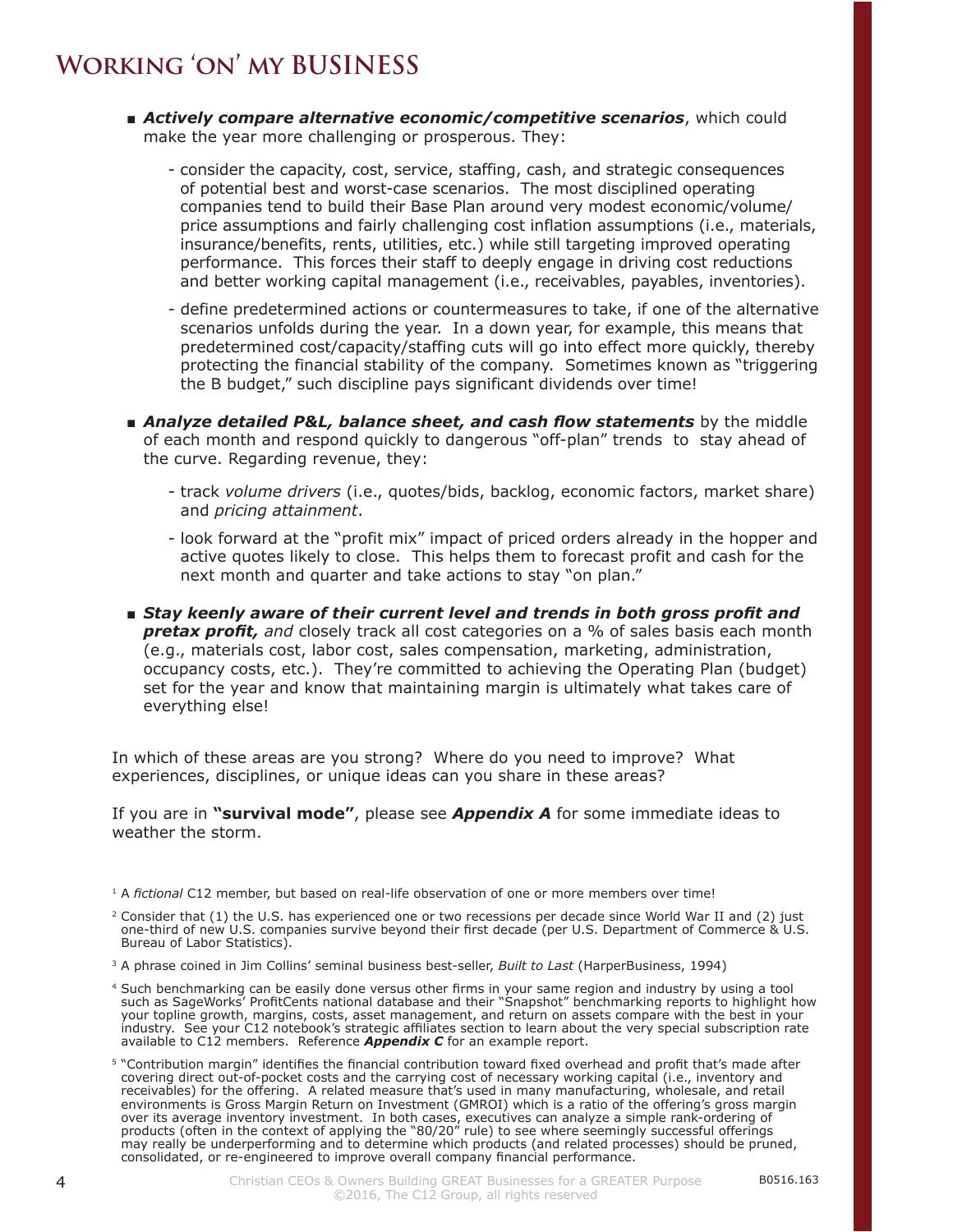# *Application Worksheet*

#### *C12*

- 1. Do you currently look at monthly financial statements, including a cash flow statement and forward-looking profit/cash projections? If not, evaluate how to put this discipline in place and begin to have your CPA or CFO help you and your team learn to discuss key performance gaps versus Plan each month.
- 2. Do you (and your team) currently know how your firm is performing compared to best-in-class firms in your industry? If not, why not set a SMART goal to find out and set follow-on targets to "close the gap" against the best in revenue growth, margin management and asset management? See *Appendix C* for an example industry data report from *ProfitCents*.
- 3. If your staff and employees are currently unaware of the key performance metrics driving your firm's on-going "operational fitness", consider beginning a series of monthly or quarterly "lunch and learn" sessions where you and your management team teach fundamentals and answer questions on these topics. There's nothing like teaching to learn deeply! (To teach is to learn twice.)
- 4. If you, your CFO or CPA don't currently have a "what if" spreadsheet model to help you look at forecasting and implementing future improvements, talk to your C12 Chair about the possibility of subscribing to *ProfitCents* at C12's deeply-discounted member rate.
- 5. Do you have an annual planning retreat with your team? If not, what steps should you take to implement one?
- 6. Consider using *Appendix D* as a proactive evaluation of your business.

#### *KP*

- 1. Consider the items above and then invite your sponsor to lunch for the purpose of discussing this segment and the appropriate follow-up in your firm. Offer to help develop/pursue elements needed to drive improved understanding and performance.
- 2. Do you have a clear understanding of KPIs for yourself and your team? If not, develop them and share them with your CEO for agreement and alignment.
- 3. Do you have a planning session with your team to clarify vision, performance, and strategy? If not, what steps should you take to implement one?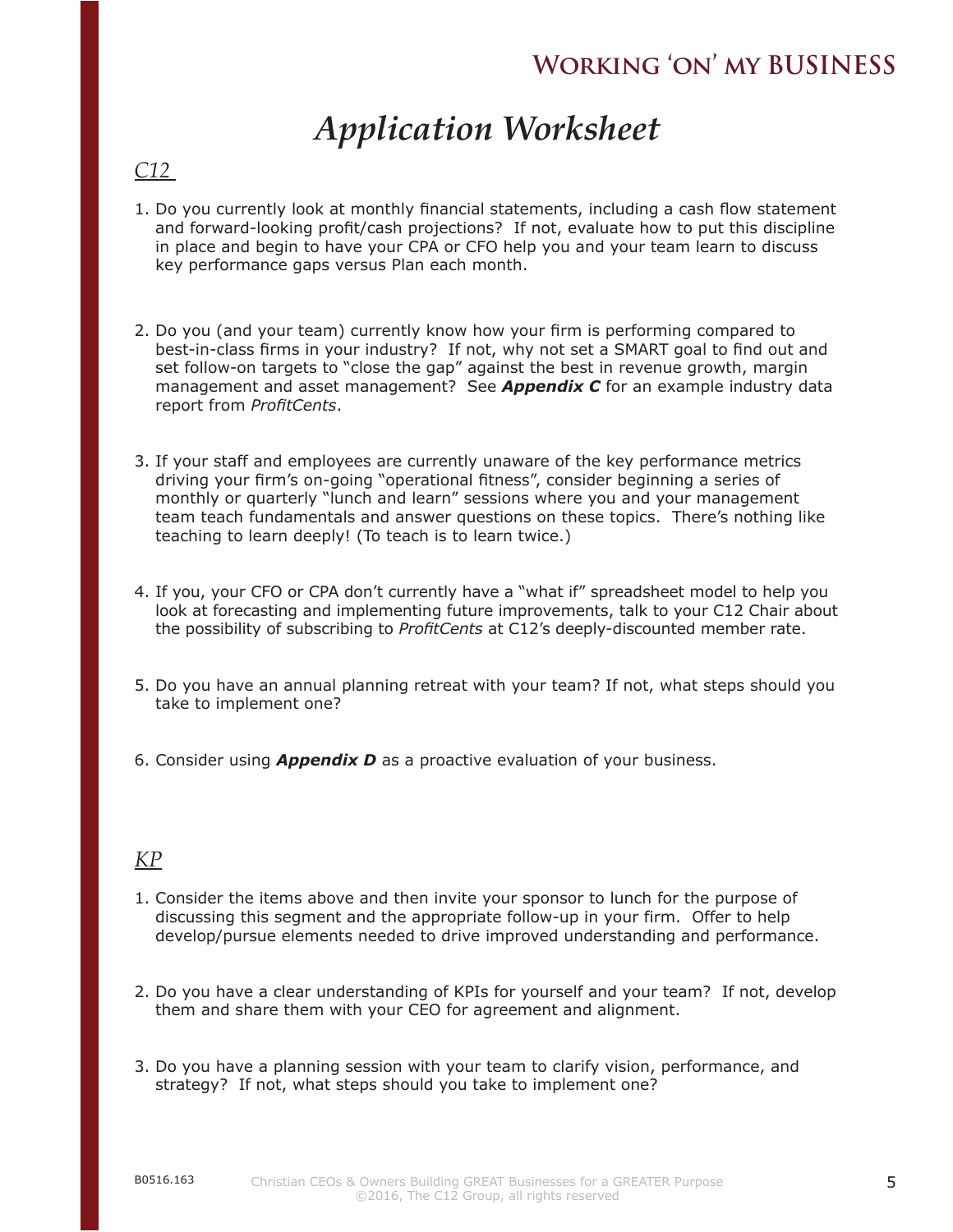# *Application Notes*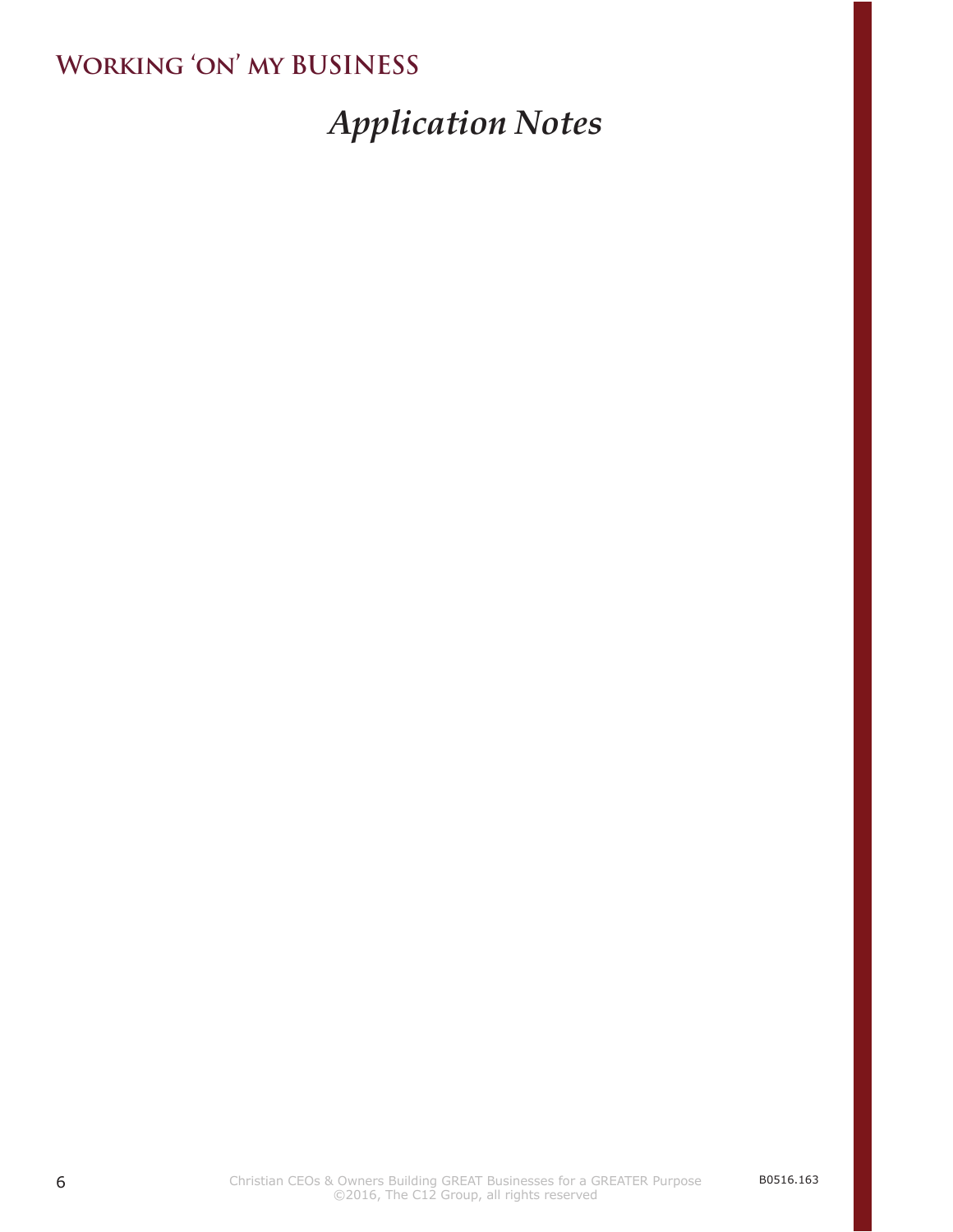## **Appendix A:** *Draining the Swamp First*

You might be saying, "But *first*, I need to survive the next 90 days then I'll focus on such things as strategy, operating discipline, and teamwork. I need to stop the cash hemorrhage now, before the company bleeds to death!"

Actually, much of what we can do in the short-term, when spurred on by necessity, simply represents an urgent pull-ahead of what we should've been doing all along! Although a few of these short-term actions may not be sustainable over the longer term, most are. This requires determination and a sustained sense of urgency and focus by our team... the hallmark of leadership.

Most of us are already quite aware of the typical ways business owners slash shortterm cash usage in a crunch situation. As servant leaders, we need to approach such threatening seasons in a distinctive way that communicates our sense of stewardship responsibility before God. We need to be keenly aware that our actions reflect what we truly believe and will be remembered by those we lead in these teachable moments. With this in mind, a few basic steps are in order:

- 1. *Clearly communicate* the urgency of the situation to your staff and all employees, enabling them to understand well enough to know that significant actions must be taken to ensure the continued health of the company. With a large work force, you may need to host a series of meetings using a standard communications package that helps your managers reinforce a clear, consistent message. Share your heart's desire to make changes responsibly. Openly solicit their prayers and ideas. Your message should assure them that *all* company areas (including management) will be examined, and that necessary steps will be rolled out quickly so that people won't have to wonder for long.
- 2. *Provide opportunities for employees to participate* in shaping and implementing the necessary changes. Enable them to submit suggestions and commit to review them prior to finalizing your overall action plan. Encourage voluntary participation in certain short-term cost saving ideas and get their feedback on action plan alternatives before you make final decisions.
- 3. As you implement changes, *lead by example*. Company leaders must share in the pain and demonstrate their commitment first. In doing so, they must be true to the core principles of the firm, including its on-going Christian ministry commitment. It's particularly vital for us to maintain clarity and access to wise counsel to be sharp, remain focused on our long-term purpose, and navigate the storm with the best ideas possible. As *your firm's single most important non-renewable resource*, resist the temptation to view your C12 involvement as a discretionary expenditure. Instead, actively tap your C12 peers to test your thinking and help you shape the best, most God-honoring path forward. A seafaring captain doesn't throw the steering wheel and rudder overboard to eliminate weight in a storm!

For those desiring a greater understanding of some of the detailed possibilities available to most businesses, please refer to *Appendix B*. Get started recession-proofing your company before the inevitable next cycle begins!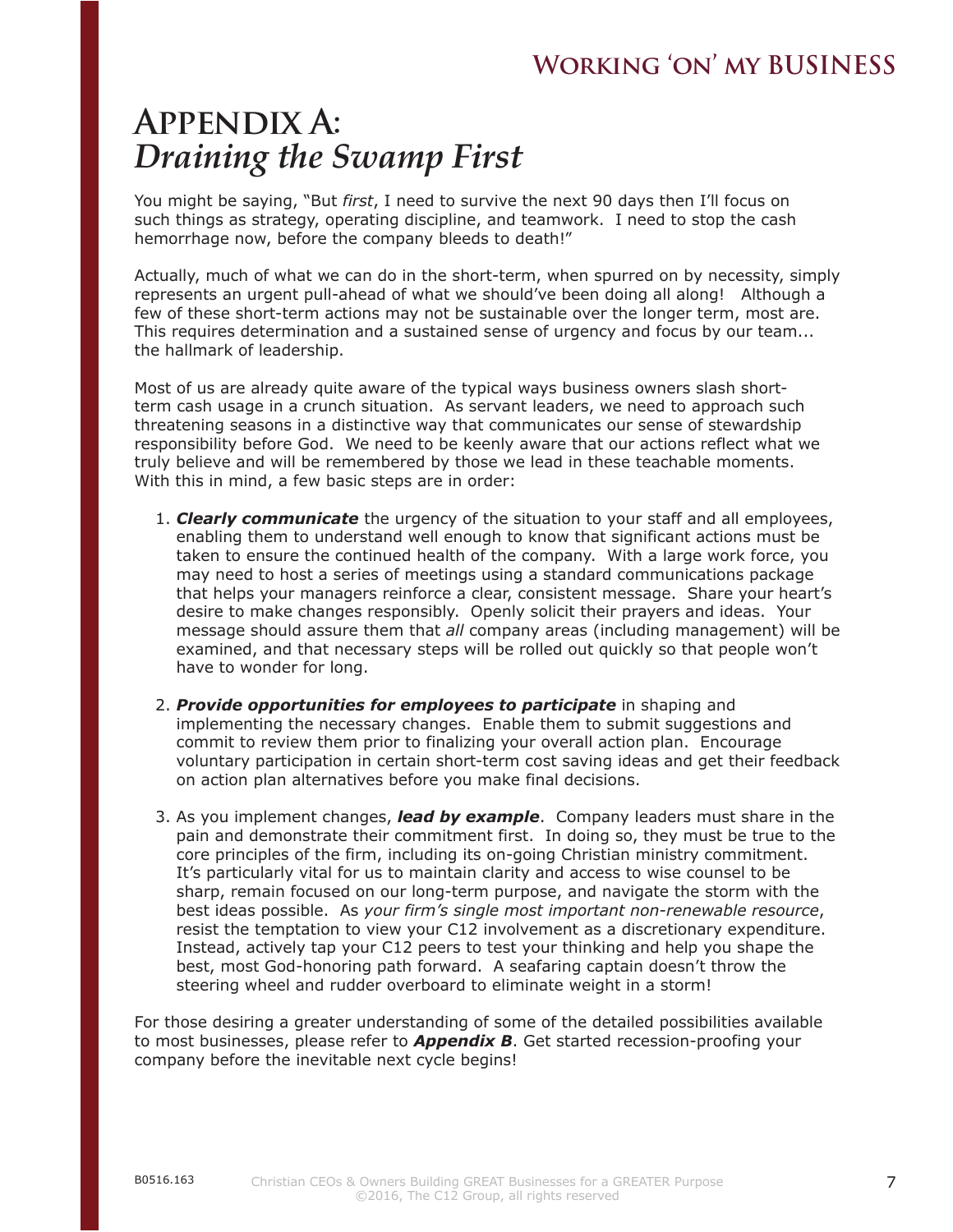# *Appendix Notes*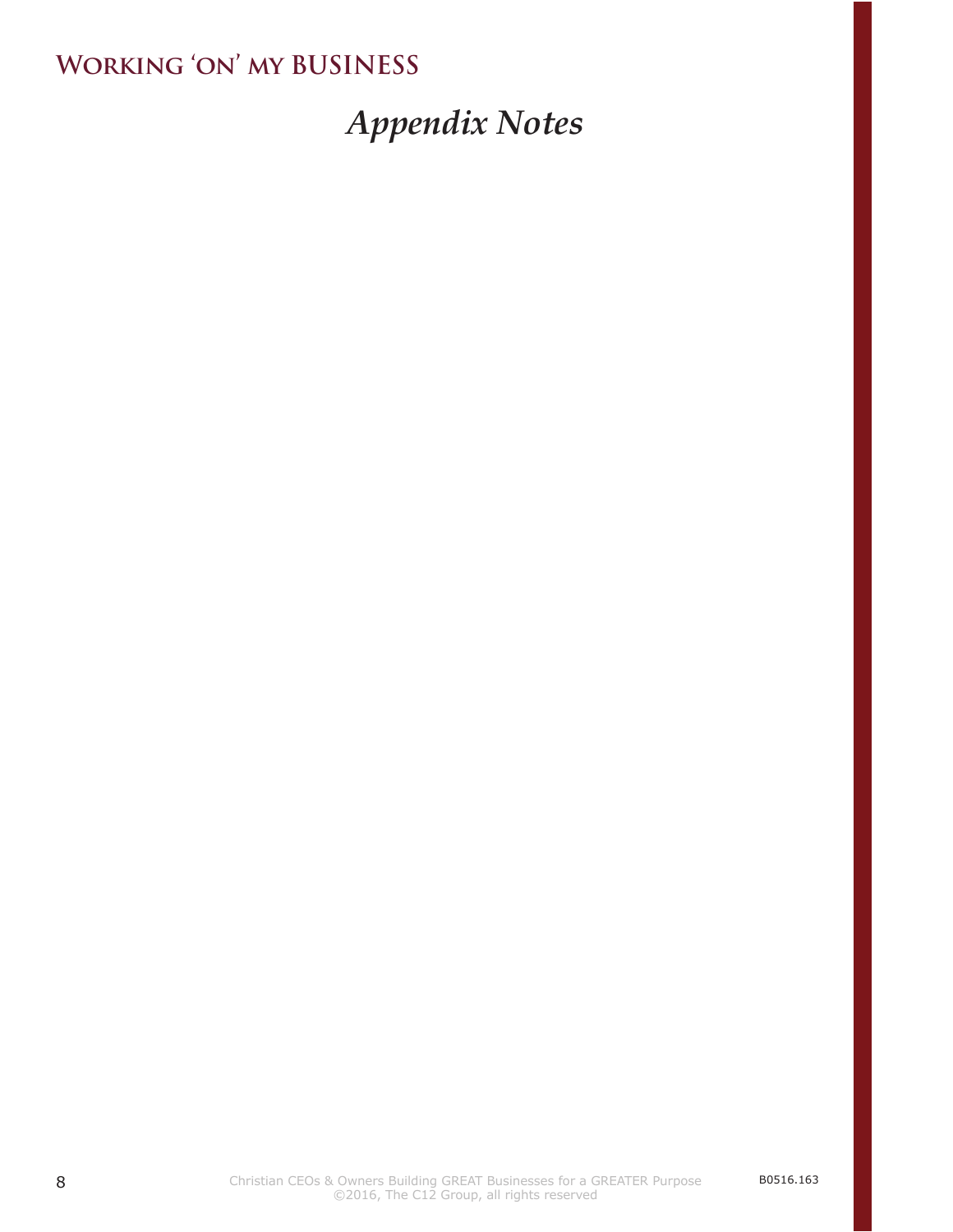# **Appendix B:** *Selected Thoughts on Achieving Operational Fitness*

Developing a management team capable of benchmarking and targeting "best-in-class" performance forecasting – and then making annual operational improvements to "close the gap" between the current and future conditions of the firm – starts with having team discipline in owning the numbers and achieving the Operating Plan. In this process, several areas for discussion can help to galvanize your management team's thinking. Some of these are discussed briefly below.

- *Respond to each month's performance vs. Plan:* After receiving each month's financials, engage your managers in a debriefing and deep discussion regarding what drove the prior month's performance, as well as actions necessary to bring any areas of shortfall back up to year-to-date expectations. This might begin with a staff meeting and result in follow-up one-on-one meetings as needed. Give particular intense attention to highlighting waste areas (overtime, premium shipping, scrap, rework, warranty, etc.) and get to root causes and improve your *actual* (versus standard) margins.
- *Look closely at your pricing to determine what you might be leaving on the table:* Nearly every company is riddled with leakage and bad habits in this area. Every point of price adds a full point to your pretax profit margin! For the typical company with a 5-10% pretax profit margin, an additional point of price can grow profits by 10-20%... something worth thinking about and thoughtfully testing! A little more healthy focus on better understanding the customer, objectively benchmarking competitive market prices, managing change-order scope/deliverables (to actually get paid for requested order changes), reviewing the pricing/margins on incoming orders, and ensuring pricing discipline among sales people can easily add a couple of margin points! Consider changing your sales commission approach to incorporate pricing and actual margins "as delivered" instead of simply revenue generated (with perhaps a sliding commission scale based on margins earned) . Retrain your sales people to know that as a "hunter," the idea isn't to just leave the carcass in front of the cabin door to rot, but to bring it in on a timely basis and in a condition where the family can effectively "process" and enjoy it!
- *Deal with the Cost/Price Squeeze:* Teach your team to understand that every point of increased cost accepted due to inflation, waste, higher specs, etc., must be offset by either increasing your prices or finding other cost reductions. For example, if you accept a 4% price increase on your purchased materials and they account for 50% of every revenue dollar generated, then you have a new 2-point margin problem (i.e.,  $4\% \times 50\% = 2\%$ -sales margin erosion). Likewise, if payroll goes up 5% from a combination of, say, a 3.5% base pay increase and medical premium inflation of 10%, and compensation costs represent 30% of each dollar of sales, this gives you a 1.5-point margin problem. In each case, managers need to be held responsible for spearheading cost reduction and productivity improvement efforts to more than offset the inflationary pressure and achieve "net" company profit improvement in their area of responsibility utilizing the many means available to them (e.g., value analysis, finding more cost-effective sources, improving work habits, eliminating waste/premiums, establishing lower cost designs or factory locations, etc.). A payfor-performance compensation system helps to make this connection much more clear and helps to serve as a shock-absorber and built-in "call-to-action" during tough times.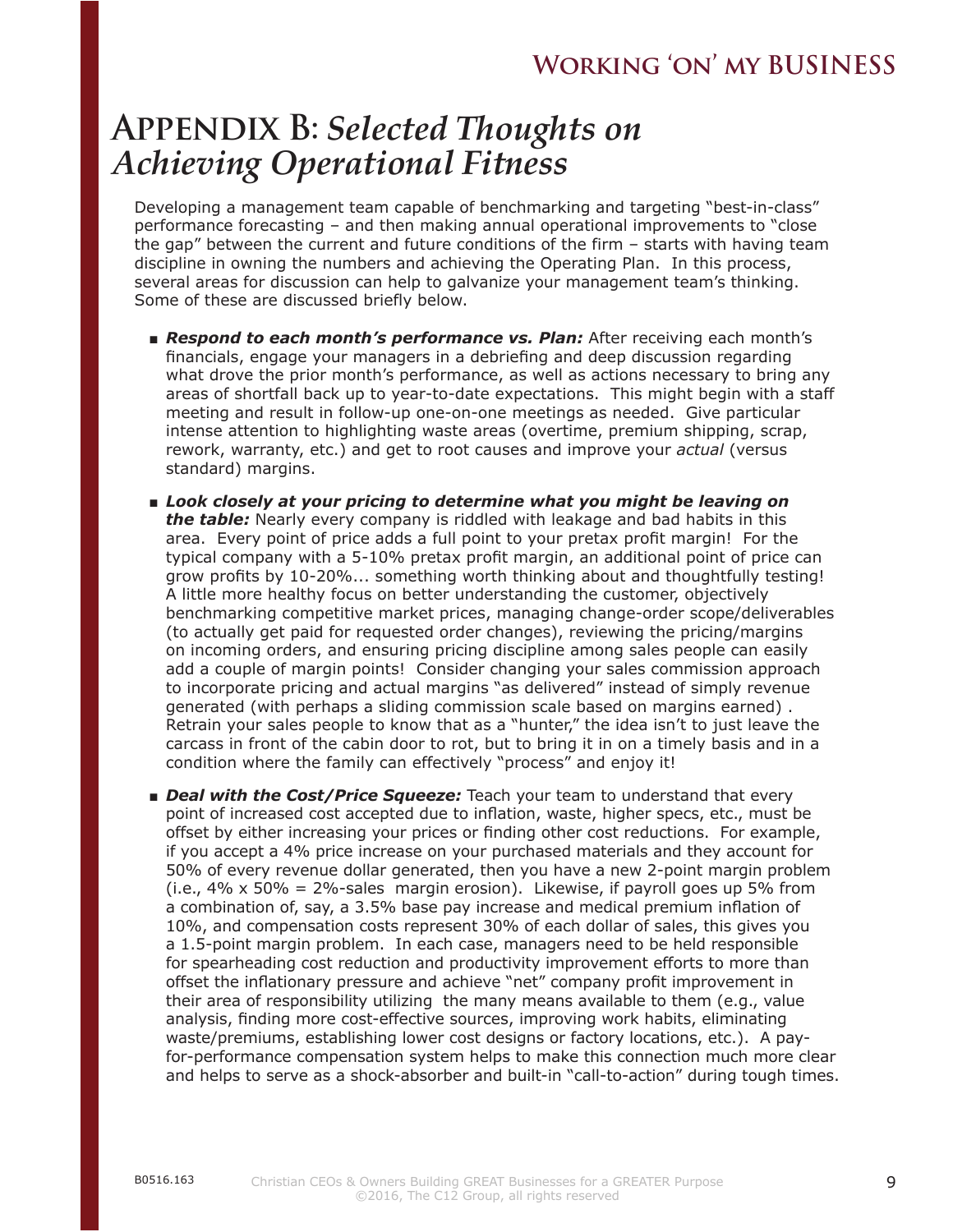- *Instill 80/20 discipline:* For most of us, 20-30% of our customers, products, and projects generate 80+% of our profit and cash flow. Routinely study simple rankings of your products, individual sales people, and customers – from top to bottom – in terms of profit margins to objectively determine who/what is really making a contribution. Commit to fixing major profit leaks! This will help to challenge "legacy" activities, which are no longer justifiable, yet occupy a disproportionate amount of company staff and resources. By doing this, we can free-up cash to more fully support and grow truly worthwhile areas!
- **Target improved Operating Capital management:** Typically ignored, this area is a large source of untapped cash, because most companies have the equivalent of 20-50% of their annual sales dollars tied up in working capital (i.e., inventories + accounts receivable – accounts payable) and excess fixed operating assets. If a company making pretax profit of 5% of sales cuts their ongoing level of operating capital by roughly one-third (e.g., 10% to sales), with improved focus and new-found asset management discipline over a period of two to three years, they'd generate the equivalent of another two years of profits along the way! The ways to do this are many, including: better materials planning and inventory flow discipline (e.g., adopting reduced "days-on-hand" targets and improving supplier lead-times toward "just-in-time" [JIT]), staying on top of receivables to reduce aged/risky situations, negotiating with suppliers upfront with comfortable payment terms in mind, gaining greater weekly clock utilization of fixed assets with creative staffing/shifting approaches, etc.
- **Sharpen and streamline your operation to reduce cost, deliver faster with better reliability:** Continuously look at your current standard operating approaches on a line-by-line basis (from revenue generation to production to administration and after-sale service). Brainstorm ways to "do it better for less." This will help you to continuously improve your company's capabilities by adopting ideas such as:
	- Lowering payroll costs by using permanent part-timers in certain areas (to take advantage of the legions of empty nesters and moms with school-age children who desire a stable < 30 hour weekly job and don't need benefits).
	- Revising your workflow to incorporate "cells" to build cross-trained teams and reduce dead time and confusion between hand-offs.
	- De-layering your organization and creating product line or small business unit P&Ls to enhance clarity on roles, responsibilities, and performance.
	- Stepping back to look at your overall operating costs and capabilities to see what you must do in the longer-term to become the best cost/quality/service supplier in your market so that you will easily weather economic dips that cripple others.

Please scan the table on the next page for further ideas – both short-term and long-term – that might bear fruit as you seek to instill on-going operational fitness in your company: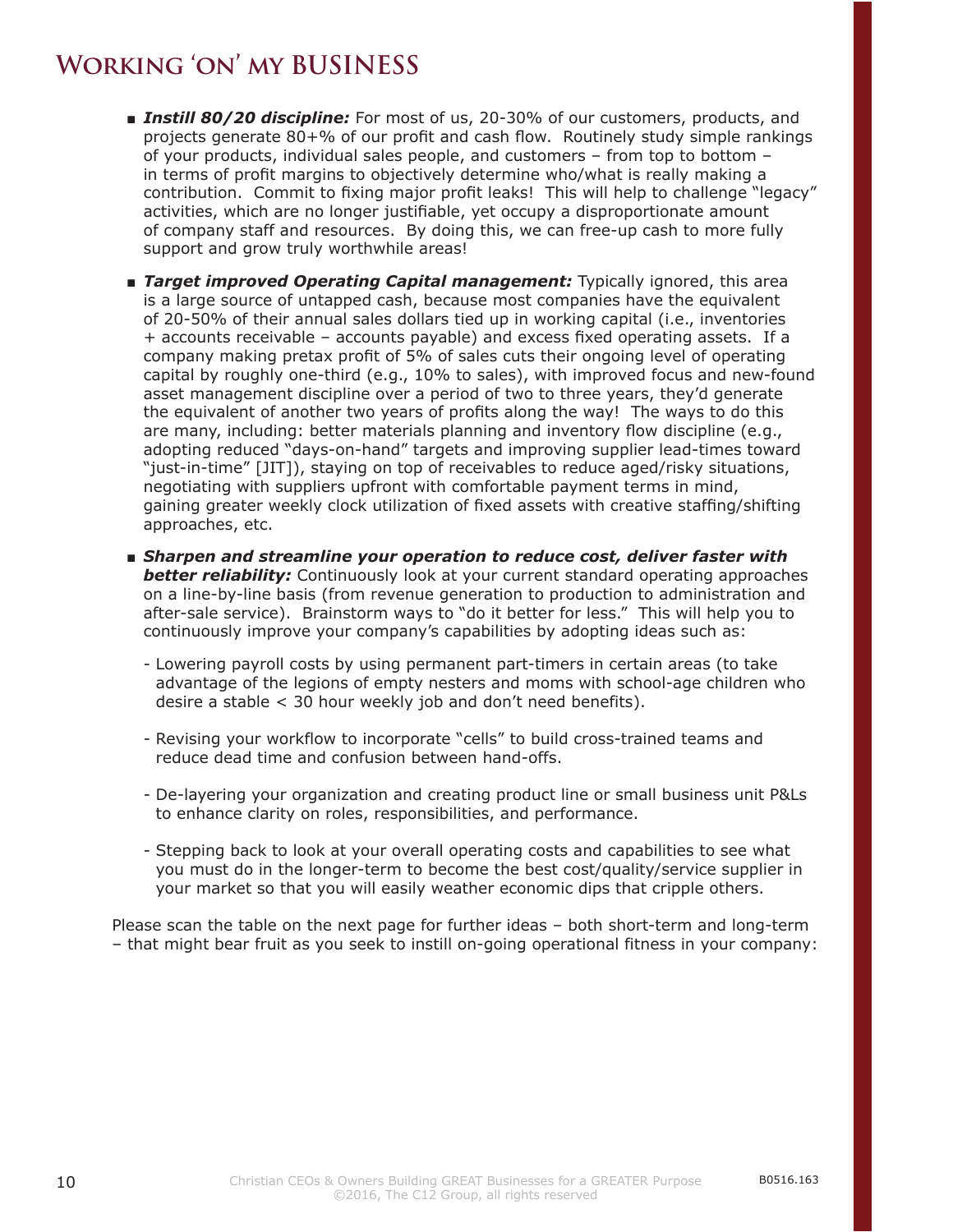| <b>Category</b>                          | <b>Short-Term Actions</b>                                                                                                                                                                                                                                                                        | <b>Long-Term Actions</b>                                                                                                                                                                                                                                                                                                                                                        |
|------------------------------------------|--------------------------------------------------------------------------------------------------------------------------------------------------------------------------------------------------------------------------------------------------------------------------------------------------|---------------------------------------------------------------------------------------------------------------------------------------------------------------------------------------------------------------------------------------------------------------------------------------------------------------------------------------------------------------------------------|
| <b>Compensation</b>                      | Voluntary leadership pay cuts/delays<br>Reduce/eliminate overtime hours<br>Voluntary unpaid leaves<br>Short work weeks to protect vital skills<br>Don't back-fill vacancies (cross-train)<br>Encourage early retirement<br>Lay-off least productive staff<br>Coordinated vacation/shut-down week | Pay for performance (incr. variable%)<br>De-layer/cross-train/de-specialize<br>Tie sales commission to actual margins<br>Permanent part-timers ( $\leq$ 30 hrs/wk)<br>Incent voluntary health plan opt-outs<br>Remix payroll using lower cost sites<br>Eliminate internal rework/scrap labor<br>Adopt lean cell flow (office & shop)<br>Revise medical plan (co-pays, features) |
| <b>Materials/</b><br><b>Suppliers</b>    | Request immediate cost reductions<br>Supplier buyback/restock of excess<br>Re-examine order points/quantities<br>Replenish supplies by exception only<br>Make/buy analysis of contracted<br>services to protect in-house skills                                                                  | Rebid commodities (long-term<br>contracts)<br>Initiate tight rec'g dock controls (JIT)<br>Drain stock w/JIT short-lot discipline<br>Sell surplus/excess assets for cash                                                                                                                                                                                                         |
| <b>Customer</b><br><b>Management</b>     | Canvass for shipment/qty. pull-aheads<br>Re-look at pricing by acct/category<br>Re-price accounts currently below direct<br>cost to supply<br>Pursue slow-paying accounts                                                                                                                        | Eliminate warranty abuse<br>Ensure terms have late payment fees                                                                                                                                                                                                                                                                                                                 |
| <b>Facilities/</b><br><b>Occupancy</b>   | Re-look at utilities/rent/tax valuations<br>Make/buy on maint./cleaning activity<br>Sub-let excess space, parking, acreage                                                                                                                                                                       | Adopt lean layout methods to reduce<br>space required.                                                                                                                                                                                                                                                                                                                          |
| <i><b>Expense</b></i><br><b>Spending</b> | Moratorium on discretionary spending<br>Re-examine/re-time risky projects                                                                                                                                                                                                                        |                                                                                                                                                                                                                                                                                                                                                                                 |
| 80/20<br><b>Analysis</b>                 | Re-look at lowest third margins across<br>all products & customers<br>Cost reduce, re-price, or cut if not at<br>least covering direct costs<br>Reduce capacity/staffing accordingly                                                                                                             | Quarterly repeat short-term actions                                                                                                                                                                                                                                                                                                                                             |
| <b>Banking</b>                           | Assess/discuss better rates & terms                                                                                                                                                                                                                                                              | Annually repeat short-term actions                                                                                                                                                                                                                                                                                                                                              |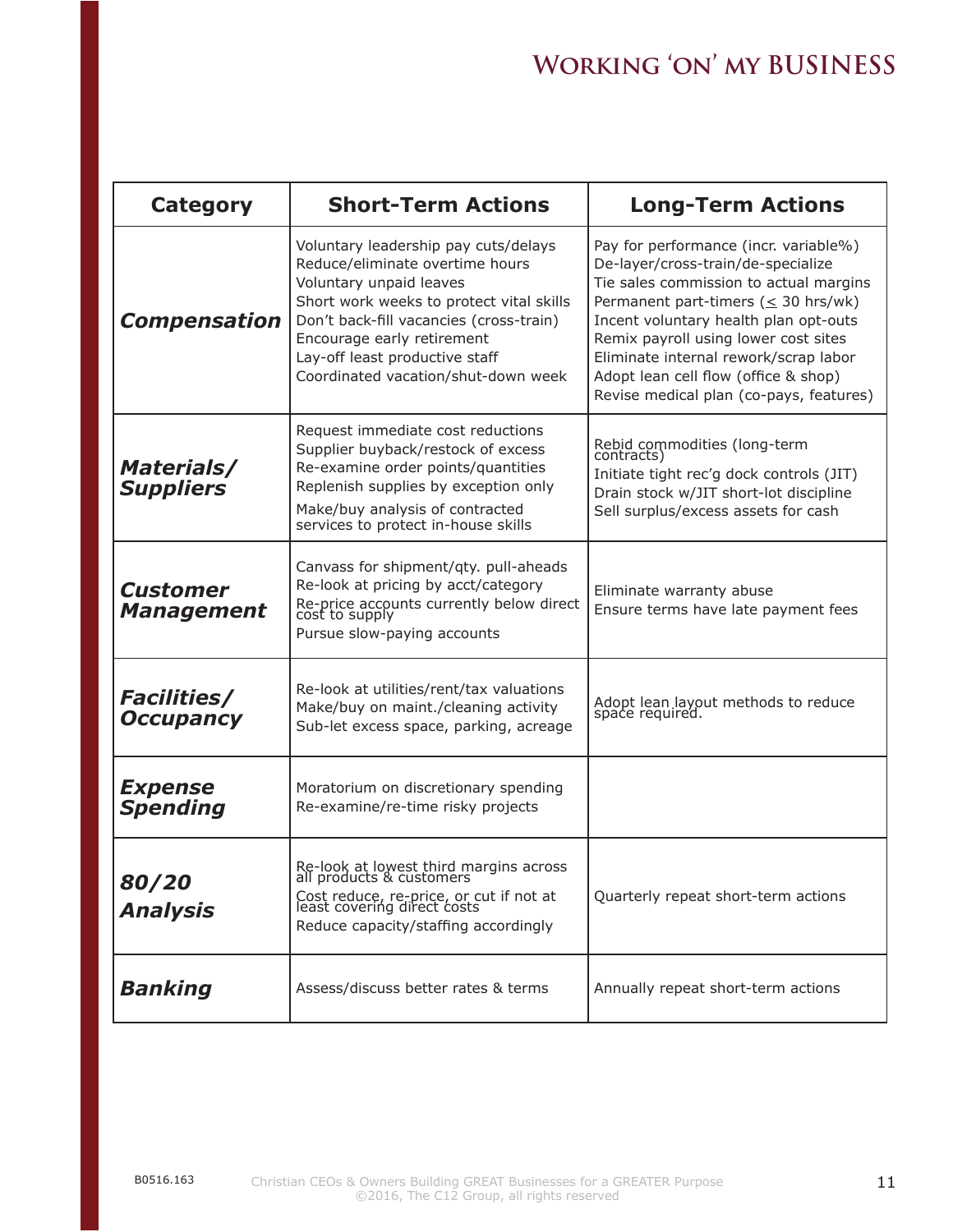# *Appendix Notes*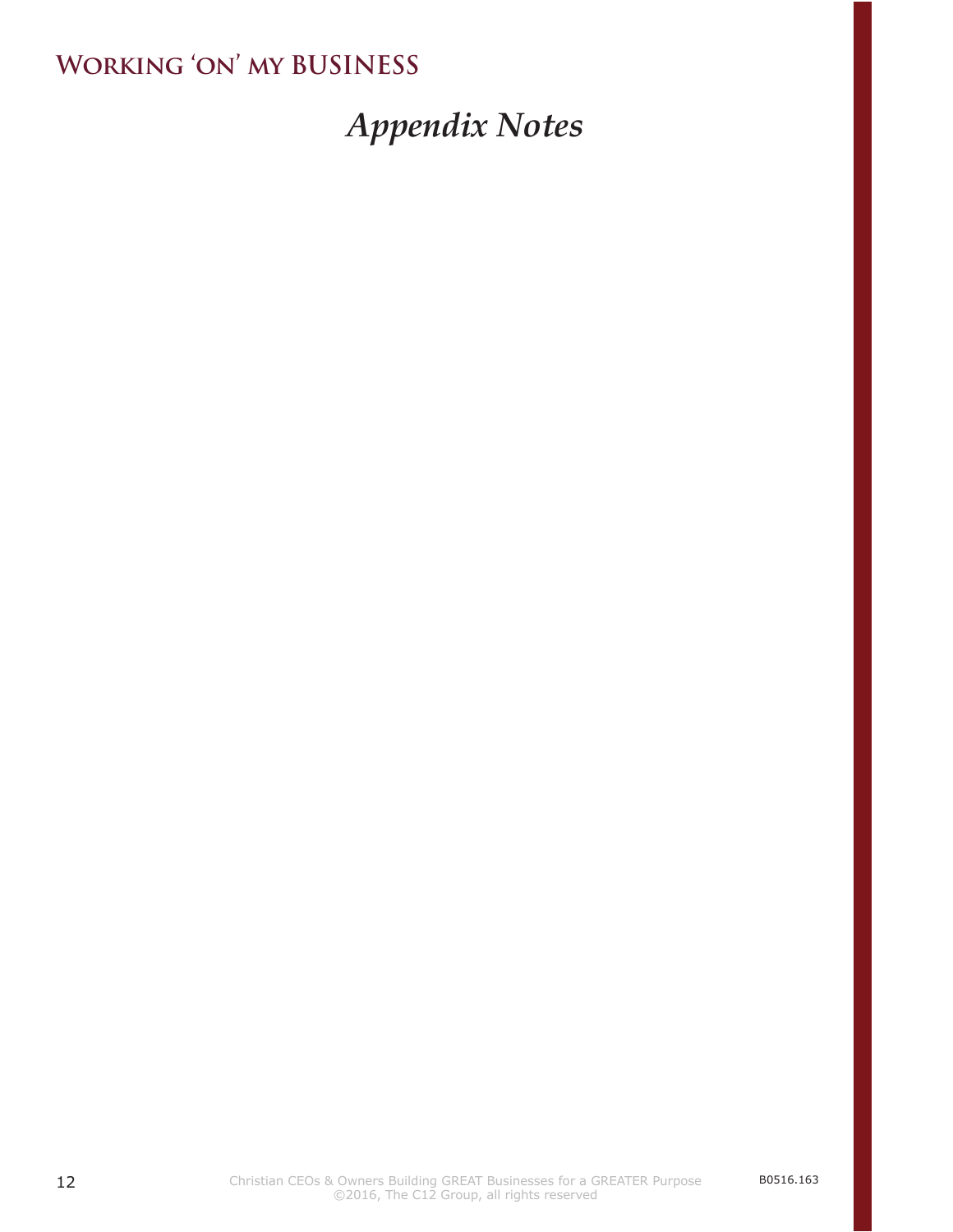#### WORKING 'ON' MY BUSINESS

#### **Appendix C:** *ProfitCents Industry Report* **615-866-0827**

# Sageworks Industry Data

| Industry:    | 236220 - Commercial and Institutional Building Construction |
|--------------|-------------------------------------------------------------|
| Sales Range: | Yearly sales \$50 Million to \$150 Million                  |
| Data Source: | Private Companies                                           |
| Location:    | US - South                                                  |
| Prepared On: | 4/6/2016                                                    |

#### **INDUSTRY FINANCIAL DATA AND RATIOS**

#### **Average by Year (Number of Financial Statements)**

| <b>Financial Metric</b>                                                         | Last 12<br><b>Months</b><br>(36) | 2015<br>(39)   | 2014<br>(72)   | <b>Last 5 Years</b><br>(338) | <b>All Years</b><br>(786) |
|---------------------------------------------------------------------------------|----------------------------------|----------------|----------------|------------------------------|---------------------------|
| <b>Current Ratio</b>                                                            | 1.41                             | 1.40           | 1.84           | 1.72                         | 1.50                      |
| <b>Quick Ratio</b>                                                              | 1.32                             | 1.31           | 1.59           | 1.43                         | 1.30                      |
| Gross Profit Margin                                                             | 8.39%                            | 8.48%          | 10.09%         | 9.92%                        | 9.18%                     |
| Net Profit Margin                                                               | 5.34%                            | 5.23%          | 6.77%          | 5.07%                        | 3.79%                     |
| <b>Inventory Days</b>                                                           | 3.63                             | 4.21           | 4.20           | 3.68                         | 2.74                      |
| Accounts Receivable<br>Days                                                     | 65.39                            | 64.58          | 64.13          | 61.10                        | 59.72                     |
| <b>Accounts Payable</b><br>Days                                                 | 54.56                            | 54.87          | 57.03          | 54.88                        | 54.25                     |
| <b>Interest Coverage</b><br>Ratio                                               | 20.33                            | 20.33          | 25.37          | 21.49                        | 29.66                     |
| Debt-to-Equity Ratio                                                            | 3.29                             | 3.27           | 3.29           | 3.00                         | 3.21                      |
| Debt Service<br>Coverage Ratio                                                  | 10.71                            | 10.71          | 9.07           | 9.65                         | 9.98                      |
| Return on Equity                                                                | 35.20%                           | 37.09%         | 29.34%         | 30.05%                       | 33.10%                    |
| Return on Assets                                                                | 10.25%                           | 10.57%         | 8.69%          | 9.03%                        | 9.36%                     |
| Gross Fixed Asset<br>Turnover                                                   | 46.43                            | 46.89          | 42.19          | 36.85                        | 41.75                     |
| Profit per Employee                                                             | \$47,453                         | \$47,453       | \$16,403       | \$25,614                     | \$19,864                  |
| <b>Growth Metric</b>                                                            | Last 12<br><b>Months</b><br>(22) | 2015<br>(23)   | 2014<br>(52)   | <b>Last 5 Years</b><br>(241) | <b>All Years</b><br>(542) |
| Sales Growth                                                                    | 18.07%                           | 17.75%         | 32.29%         | 23.61%                       | 18.43%                    |
| Profit Growth                                                                   | 42.51%                           | 42.51%         | 51.65%         | 41.59%                       | 30.75%                    |
| <b>Industry-Specific</b><br><b>Metric</b>                                       | Last 12<br><b>Months</b>         | 2015           | 2014           | <b>Last 5 Years</b>          | <b>All Years</b>          |
| <b>Billings in Excess</b><br>of Cost to Total<br><b>Assets</b>                  | 11.80%<br>(12)                   | 11.80%<br>(12) | 12.80%<br>(19) | 12.40%<br>(110)              | 13.10%<br>(172)           |
| Costs and<br><b>Earnings in Excess</b><br>of Billings to Total<br><b>Assets</b> | 3.80%<br>(13)                    | 3.80%<br>(13)  | 4.40%<br>(17)  | 4.00%<br>(108)               | 3.70%<br>(177)            |

Page 2 / 5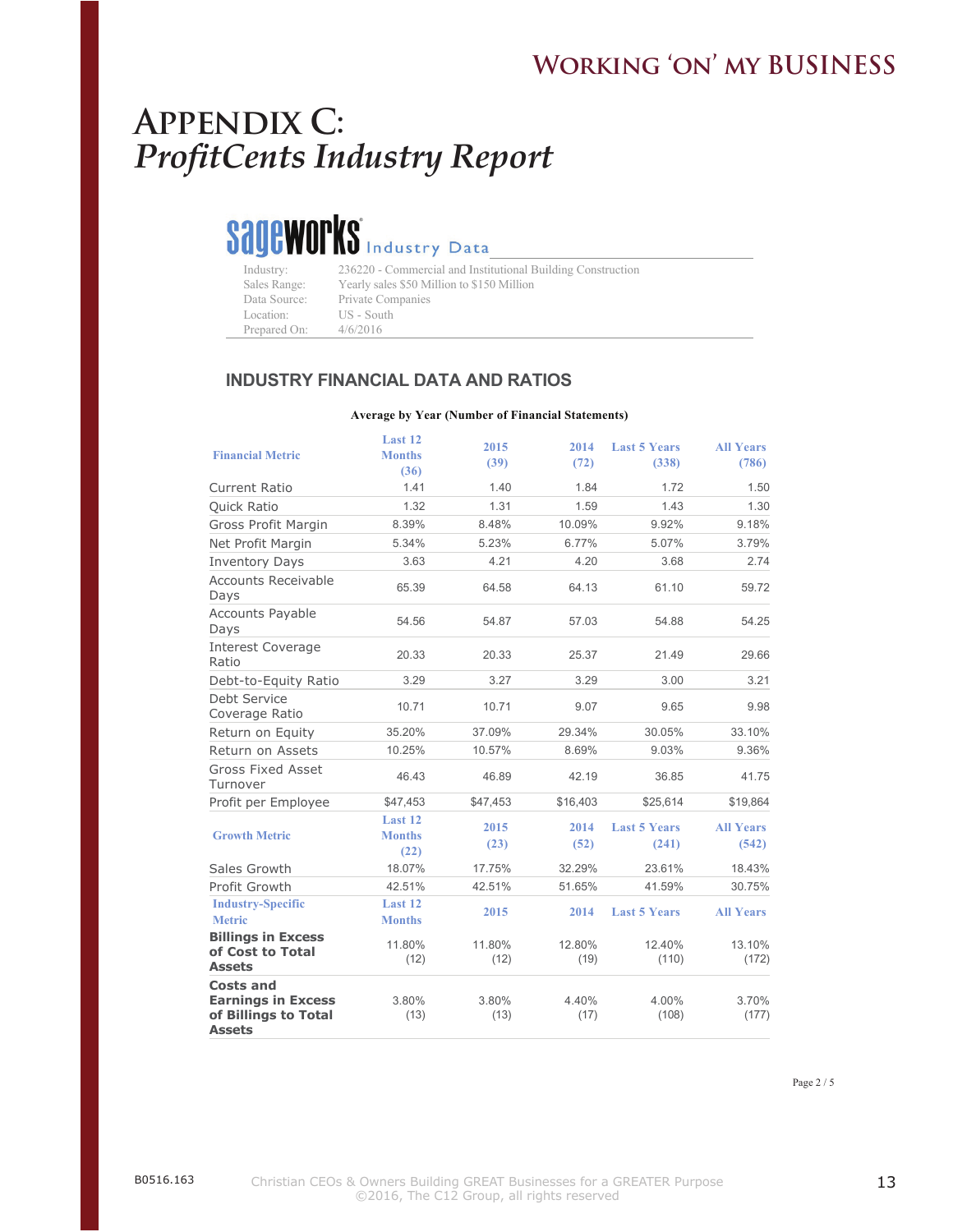#### **WORKING 'ON' MY BUSINESS ON' MY BUSINES**  $\overline{a}$

| <b>Months in Backlog</b>   | 5.79      | 5.97      | 7.40        | 6.32        | 6.39      |
|----------------------------|-----------|-----------|-------------|-------------|-----------|
|                            | (9)       | (10)      | (8)         | (56)        | (86)      |
| <b>Direct Materials to</b> | 11.20%    | 11.20%    | 12.30%      | 9.40%       | 10.10%    |
| <b>Sales</b>               | (9)       | (9)       | (10)        | (49)        | (84)      |
| <b>Direct Labor Ratio</b>  | 8.40%     | 8.40%     | 9.30%       | 7.90%       | 7.50%     |
|                            | (9)       | (9)       | (11)        | (39)        | (42)      |
| <b>Backlog to</b>          | 9.69      | 9.91      | 10.46       | 7.72        | 8.30      |
| <b>Working Capital</b>     | (8)       | (9)       | (7)         | (63)        | (90)      |
| <b>Subcontractor</b>       | 70.10%    | 70.10%    | 70.50%      | 73.60%      | 72.40%    |
| <b>Expense to Sales</b>    | (8)       | (8)       | (7)         | (39)        | (60)      |
| Revenue per                | \$923,021 | \$923,021 | \$1,298,490 | \$1,074,193 | \$904,786 |
| <b>Employee</b>            | (5)       | (5)       | (4)         | (23)        | (83)      |
| <b>Backlog to Equity</b>   | 4.85      | 5.24      | 6.95        | 6.70        | 6.70      |
|                            | (8)       | (9)       | (6)         | (21)        | (21)      |
| <b>Revenue to</b>          | 19.47     | 19.42     | 19.03       | 18.75       | 18.64     |
| <b>Working Capital</b>     | (19)      | (20)      | (23)        | (78)        | (79)      |
| Days in Cash               | 26.22     | 26.40     | 23.65       | 23.91       | 24.17     |
|                            | (20)      | (21)      | (25)        | (83)        | (84)      |
| <b>Fixed Asset Ratio</b>   | 0.12      | 0.12      | 0.15        | 0.14        | 0.14      |
|                            | (20)      | (21)      | (24)        | (80)        | (81)      |
| <b>Asset Turnover</b>      | 3.70      | 3.70      | 3.69        | 3.74        | 3.73      |
|                            | (20)      | (21)      | (24)        | (81)        | (82)      |
| <b>Equity to G&amp;A</b>   | 2.02      | 1.97      | 1.70        | 1.97        | 1.98      |
| <b>Expenses</b>            | (17)      | (18)      | (23)        | (76)        | (77)      |

Page 3 / 5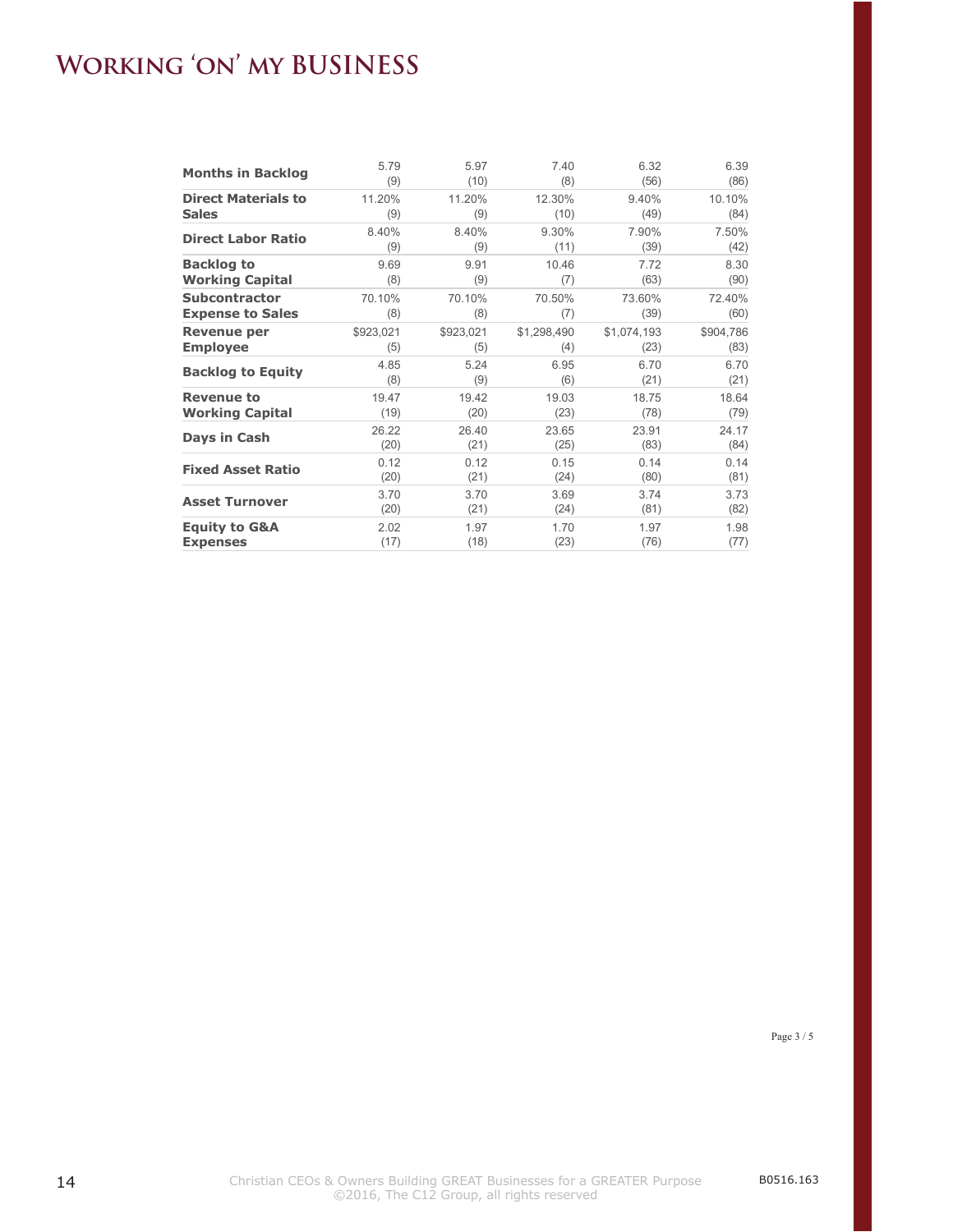#### **Working 'on' my BUSINESS**  $\mathbf{D}^{\mathbf{2}}$  $\epsilon$  $\mathcal{F}^{\pm}$  $0.15$  Orvance

#### **INDUSTRY DATA COMMON SIZE**

#### **Average by Year (Number of Financial Statements)**

|                                                    | Last 12                          | 2015         | 2014         | <b>Last 5 Years</b>          | <b>All Years</b>          |
|----------------------------------------------------|----------------------------------|--------------|--------------|------------------------------|---------------------------|
| <b>Income Statement</b>                            | <b>Months</b><br>(36)            | (39)         | (72)         | (338)                        | (786)                     |
| Sales (Income)                                     | 100.00%                          | 100.00%      | 100.00%      | 100.00%                      | 100.00%                   |
| Cost of Sales<br>(COGS)                            | 91.61%                           | 91.52%       | 89.91%       | 90.08%                       | 90.82%                    |
| Subcontractor Expense                              | 70.10%                           | 70.10%       | 70.50%       | 73.60%                       | 72.40%                    |
| Gross Profit                                       | 8.39%                            | 8.48%        | 10.09%       | 9.92%                        | 9.18%                     |
| Depreciation                                       | 0.12%                            | 0.13%        | 0.15%        | 0.22%                        | 0.20%                     |
| Overhead or S,G,& A<br>Expenses                    | 2.88%                            | 3.07%        | 3.10%        | 4.53%                        | 5.11%                     |
| Payroll                                            | 2.80%                            | 2.80%        | 3.37%        | 3.15%                        | 3.85%                     |
| Rent                                               | 0.33%                            | 0.33%        | 0.37%        | 0.31%                        | 0.29%                     |
| Advertising                                        | 0.17%                            | 0.17%        | 0.17%        | 0.13%                        | 0.11%                     |
| Other Operating<br>Income                          | 0.00%                            | $0.00\%$     | $0.00\%$     | $0.00\%$                     | $0.00\%$                  |
| <b>Other Operating</b><br>Expenses                 | 0.05%                            | 0.05%        | 0.09%        | 0.12%                        | 0.14%                     |
| <b>Operating Profit</b>                            | 5.34%                            | 5.24%        | 6.75%        | 5.05%                        | 3.73%                     |
| <b>Interest Expense</b>                            | 0.03%                            | 0.03%        | 0.05%        | 0.07%                        | 0.06%                     |
| Other Income                                       | 0.04%                            | 0.05%        | 0.08%        | 0.13%                        | 0.14%                     |
| <b>Other Expenses</b>                              | 0.02%                            | 0.02%        | 0.02%        | 0.03%                        | 0.03%                     |
| Net Profit Before<br>Taxes                         | 5.34%                            | 5.23%        | 6.77%        | 5.07%                        | 3.79%                     |
| Adjusted Net Profit<br><b>Before Taxes</b>         | 5.34%                            | 5.23%        | 6.77%        | 5.07%                        | 3.79%                     |
| <b>EBITDA</b>                                      | 5.49%                            | 5.39%        | 6.96%        | 5.36%                        | 4.05%                     |
| <b>Taxes Paid</b>                                  | 0.23%                            | 0.23%        | 0.76%        | 0.52%                        | 0.63%                     |
| Net Income                                         | 5.11%                            | 5.00%        | 6.00%        | 4.55%                        | 3.16%                     |
| <b>Balance Sheet</b>                               | Last 12<br><b>Months</b><br>(36) | 2015<br>(39) | 2014<br>(72) | <b>Last 5 Years</b><br>(338) | <b>All Years</b><br>(786) |
| Cash (Bank Funds)                                  | 23.42%                           | 24.03%       | 20.29%       | 20.88%                       | 22.38%                    |
| <b>Accounts Receivable</b>                         | 58.80%                           | 58.65%       | 56.38%       | 52.26%                       | 54.90%                    |
| Inventory                                          | 0.44%                            | 0.41%        | 0.53%        | 0.35%                        | 0.20%                     |
| Other Current<br>Assets                            | 5.34%                            | 5.28%        | 6.73%        | 7.17%                        | 7.21%                     |
| Costs and Earnings in<br><b>Excess of Billings</b> | 3.80%                            | 3.80%        | 4.40%        | 4.00%                        | 3.70%                     |
| <b>Total Current Assets</b>                        | 88.49%                           | 89.05%       | 85.99%       | 85.41%                       | 88.41%                    |
| <b>Gross Fixed Assets</b>                          | 16.83%                           | 16.40%       | 22.48%       | 24.03%                       | 17.54%                    |
| Accumulated<br>Depreciation                        | 10.37%                           | 10.32%       | 13.18%       | 13.86%                       | 9.54%                     |
| <b>Net Fixed Assets</b>                            | 6.46%                            | 6.09%        | 9.29%        | 10.17%                       | 8.00%                     |
| Other Assets                                       | 5.04%                            | 4.86%        | 4.71%        | 4.42%                        | 3.60%                     |

Page 4 / 5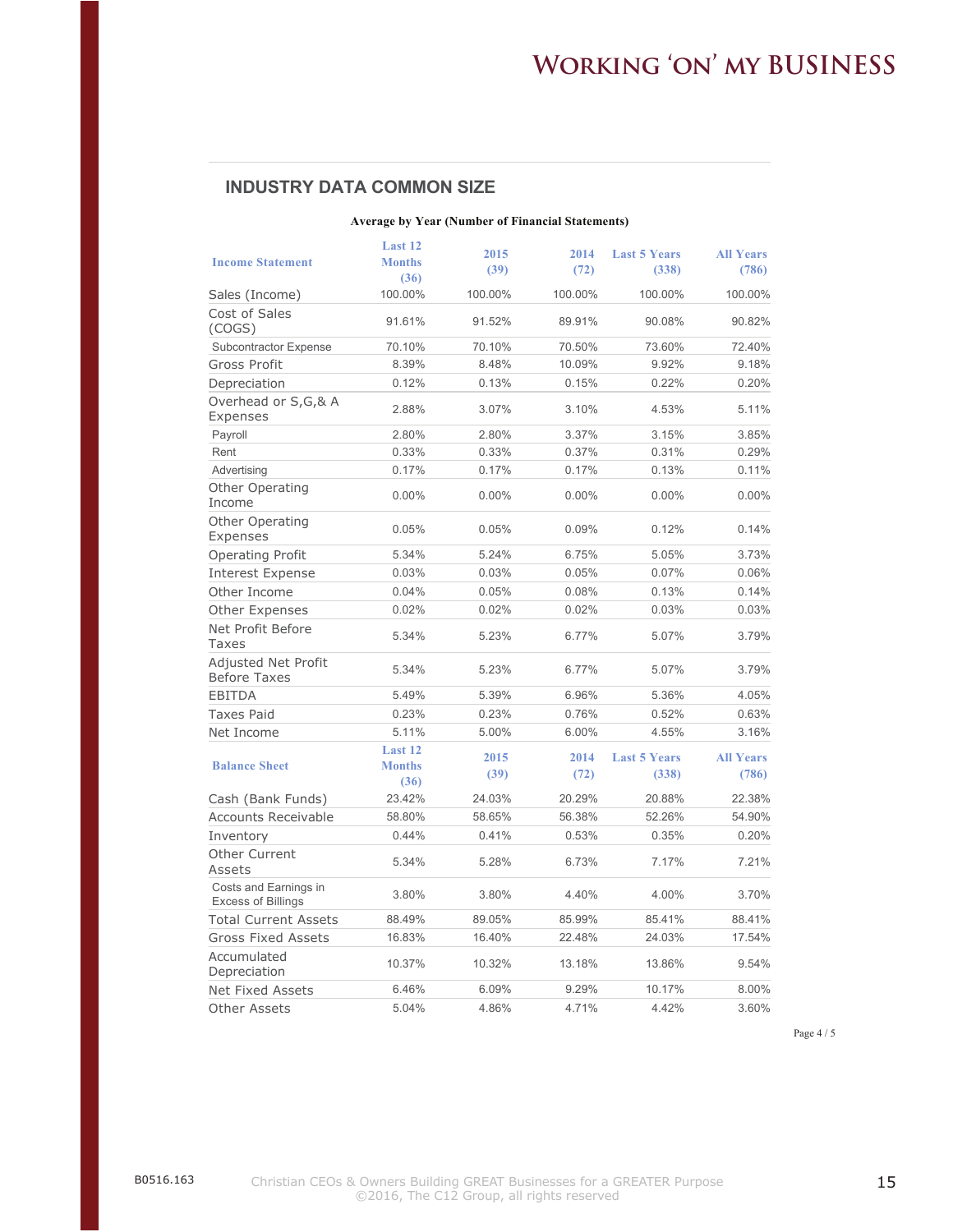#### WORKING 'ON' MY BUSINESS

| <b>Total Assets</b>                                     | 100.00%  | 100.00%  | 100.00%  | 100.00%  | 100.00%  |
|---------------------------------------------------------|----------|----------|----------|----------|----------|
| <b>Accounts Payable</b>                                 | 45.76%   | 46.49%   | 44.24%   | 43.83%   | 46.39%   |
| Notes Payable /<br>Current Portion of<br>Long Term Debt | 0.40%    | 0.36%    | 0.31%    | 0.43%    | 0.46%    |
| Other Current<br>Liabilities                            | 20.51%   | 20.44%   | 17.18%   | 16.41%   | 18.54%   |
| Billings in Excess of<br>Costs                          | 11.80%   | 11.80%   | 12.80%   | 12.40%   | 13.10%   |
| <b>Total Current</b><br>Liabilities                     | 67.19%   | 67.77%   | 64.59%   | 62.92%   | 66.94%   |
| <b>Total Long Term</b><br>Liabilities                   | 3.87%    | 3.59%    | 7.08%    | 5.82%    | 4.50%    |
| <b>Total Liabilities</b>                                | 71.06%   | 71.36%   | 71.66%   | 68.74%   | 71.44%   |
| Preferred Stock                                         | $0.00\%$ | $0.00\%$ | $0.00\%$ | $0.00\%$ | $0.00\%$ |
| Common Stock                                            | 0.36%    | 0.34%    | 0.39%    | 0.34%    | 0.23%    |
| Additional Paid-in<br>Capital                           | 1.15%    | 1.06%    | 1.12%    | 0.98%    | 0.93%    |
| Other Stock / Equity                                    | 1.47%    | 1.35%    | 0.79%    | 2.21%    | 2.59%    |
| <b>Ending Retained</b><br>Earnings                      | 23.35%   | 22.72%   | 26.63%   | 25.71%   | 22.79%   |
| <b>Total Equity</b>                                     | 28.94%   | 28.64%   | 28.34%   | 31.26%   | 28.56%   |
| Total Liabilities +<br>Equity                           | 100.00%  | 100.00%  | 100.00%  | 100.00%  | 100.00%  |
|                                                         |          |          |          |          |          |

Page 5 / 5